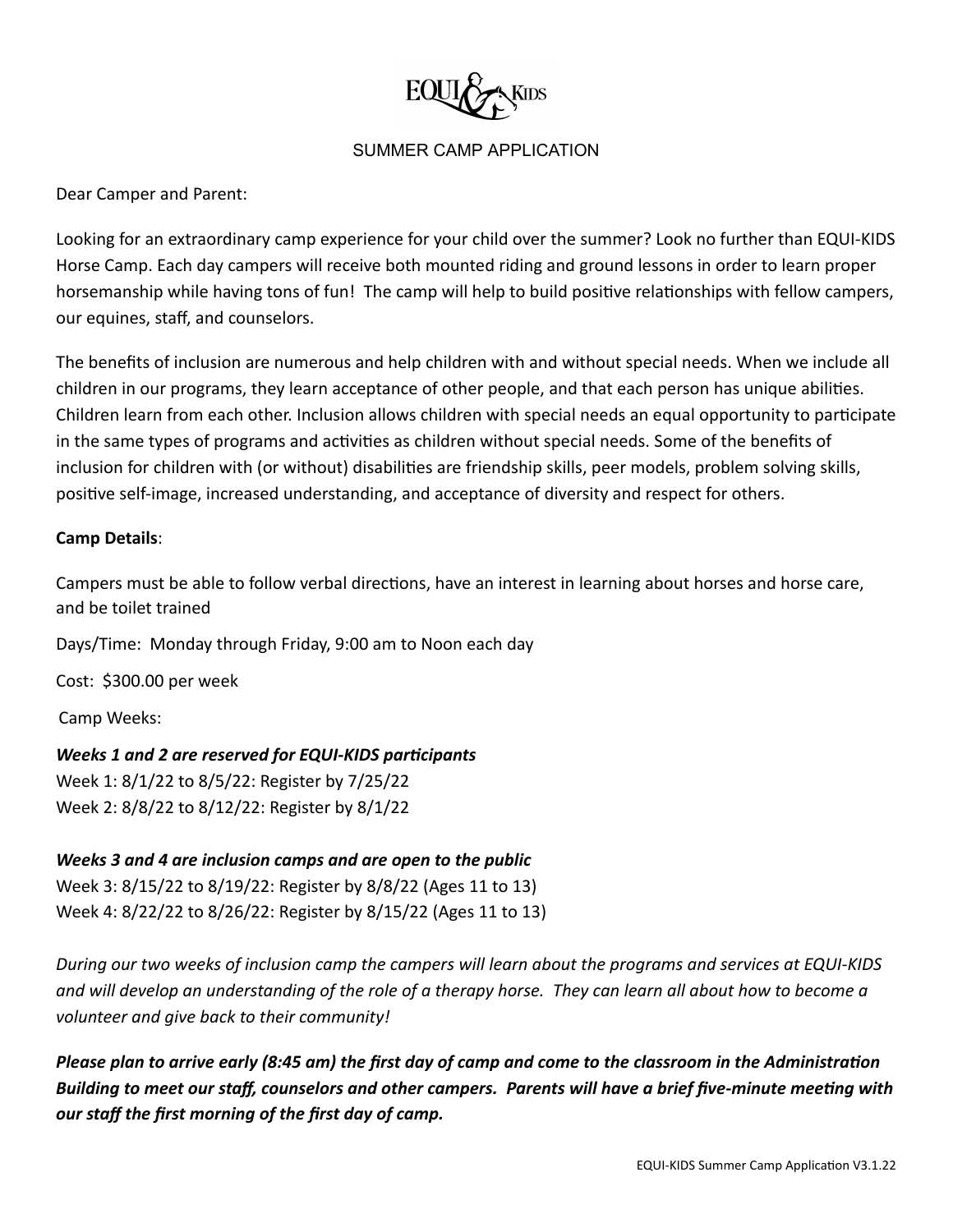

**Dress Code**: Please dress for riding, working outside and in the barn. Riding or long pants are preferred as well as closed toe shoes or tennis shoes. EQUI-KIDS will provide approved riding helmets.

**Riding Helmets**: We will provide helmets if your child does not have their own.

**Food**: Snacks and drinks are provided. Snacks and drinks are provided. If your child has sensitivities or specific food intolerances that they are welcome to bring their own snacks. We do have a refrigerator if needed and we will send a list of our scheduled snacks and drinks to you prior so you can plan accordingly.

**Electronics**: Please plan to leave your electronics in your bags. You will not be permitted to use them during camp activities/hours.

**Weight Limit**: In order to ensure the welfare of our herd, our maximum rider weight limit is 200 pounds. Please understand that we may have difficulty accommodating all applicants over 180 pounds due to limited availability of horses that can safely accommodate such weight combined with individual rider needs.

### **COVID-19 Safety Protocols**:

EQUI-KIDS has continued to monitor the COVID-19 updates from our local, state, and federal agencies. It is our continued responsibility to ensure the safety of all our EQUI-KIDS Family members. We are following all of the Governor's guidelines and taking a conservative approach to ensure minimal risk to everyone coming onsite. We have implemented strict cleaning protocols, including cleaning lesson equipment.

Please contact Kathy Chitwood, Program Director at 757-721-7350 or email **kathy.chitwood@equikids.org** if you have any additional questions. We look forward to seeing you at summer camp!

Please complete all of the enclosed forms (even if you have attended camp before).

Completed applications can be:

Emailed to: Kathy Chitwood at kathy.chitwood@equikids.org

Faxed to: 757-721-7354, Attention Kathy Chitwood

Mailed to: 2626 Heritage Park Drive / Virginia Beach, VA 23456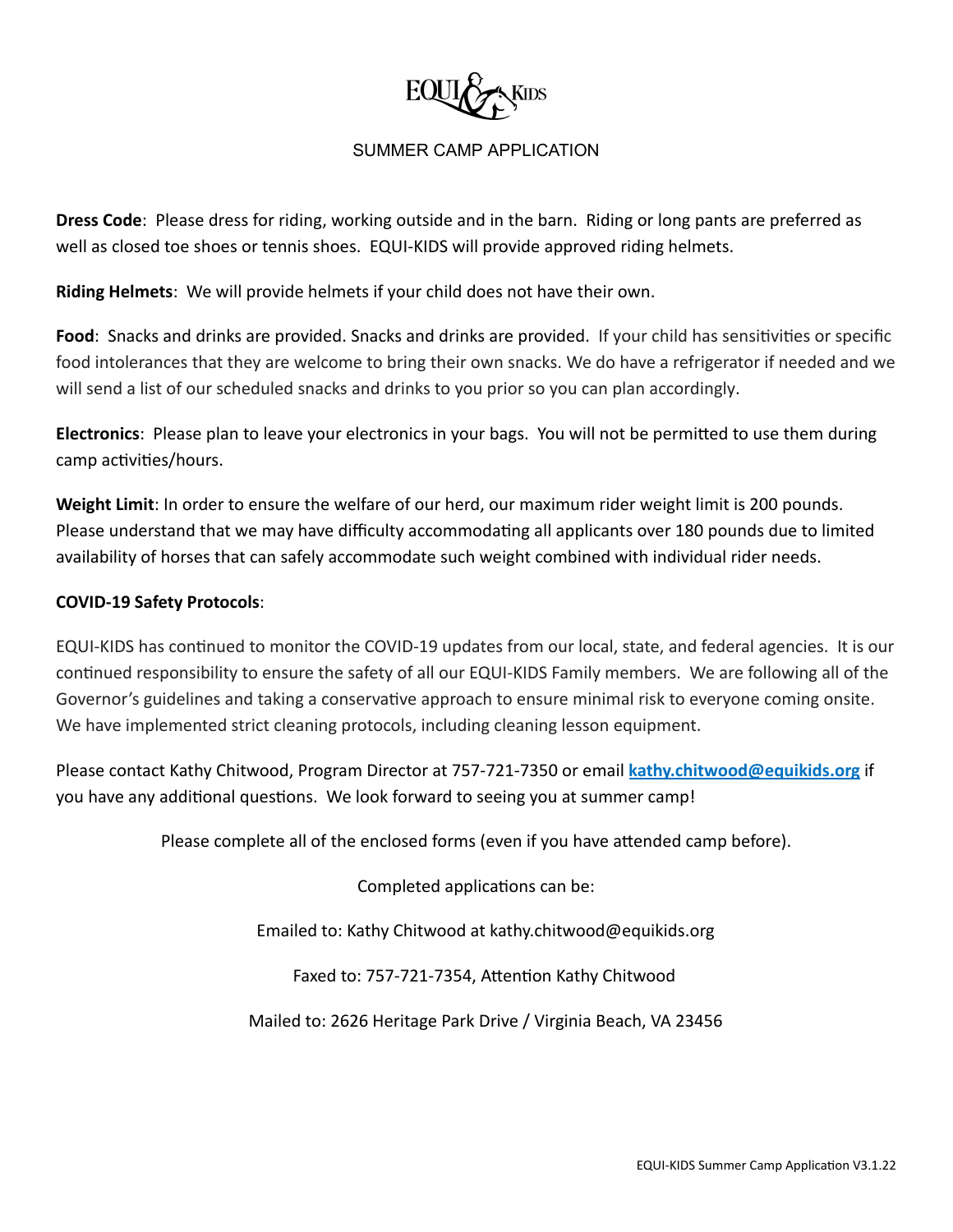

# **General Information** *(This section is to be completed by Applicant/Parent/Guardian)*

| Camper Name: <u>and a series are allegened</u>                                                        |                                                                                                                                                                                                                               |  |                                                                                                             |  |  |  |
|-------------------------------------------------------------------------------------------------------|-------------------------------------------------------------------------------------------------------------------------------------------------------------------------------------------------------------------------------|--|-------------------------------------------------------------------------------------------------------------|--|--|--|
|                                                                                                       |                                                                                                                                                                                                                               |  | Height: _______________   Weight: ______________   Age: _________   Date of Birth: ________________         |  |  |  |
|                                                                                                       |                                                                                                                                                                                                                               |  | T-Shirt Size: 1992 [Please specify youth or adult)                                                          |  |  |  |
|                                                                                                       |                                                                                                                                                                                                                               |  |                                                                                                             |  |  |  |
| $\square$ YES<br>$\Box NO$                                                                            |                                                                                                                                                                                                                               |  | Does the camper have an applicable diagnosis or special need? (Medical, Psychosocial, Physical, Cognitive): |  |  |  |
|                                                                                                       |                                                                                                                                                                                                                               |  |                                                                                                             |  |  |  |
| Please note that additional forms may be required depending on the information provided above. This   |                                                                                                                                                                                                                               |  |                                                                                                             |  |  |  |
| would be to ensure the safety of your child. Please contact Kathy Chitwood, Program Director with any |                                                                                                                                                                                                                               |  |                                                                                                             |  |  |  |
| questions 757-721-7350).                                                                              |                                                                                                                                                                                                                               |  |                                                                                                             |  |  |  |
|                                                                                                       |                                                                                                                                                                                                                               |  |                                                                                                             |  |  |  |
|                                                                                                       |                                                                                                                                                                                                                               |  |                                                                                                             |  |  |  |
|                                                                                                       |                                                                                                                                                                                                                               |  |                                                                                                             |  |  |  |
|                                                                                                       |                                                                                                                                                                                                                               |  |                                                                                                             |  |  |  |
|                                                                                                       |                                                                                                                                                                                                                               |  |                                                                                                             |  |  |  |
|                                                                                                       |                                                                                                                                                                                                                               |  | $\begin{array}{c} \text{(W)} \end{array}$                                                                   |  |  |  |
|                                                                                                       |                                                                                                                                                                                                                               |  |                                                                                                             |  |  |  |
|                                                                                                       | Email Address: The Communication of the Communication of the Communication of the Communication of the Communication of the Communication of the Communication of the Communication of the Communication of the Communication |  |                                                                                                             |  |  |  |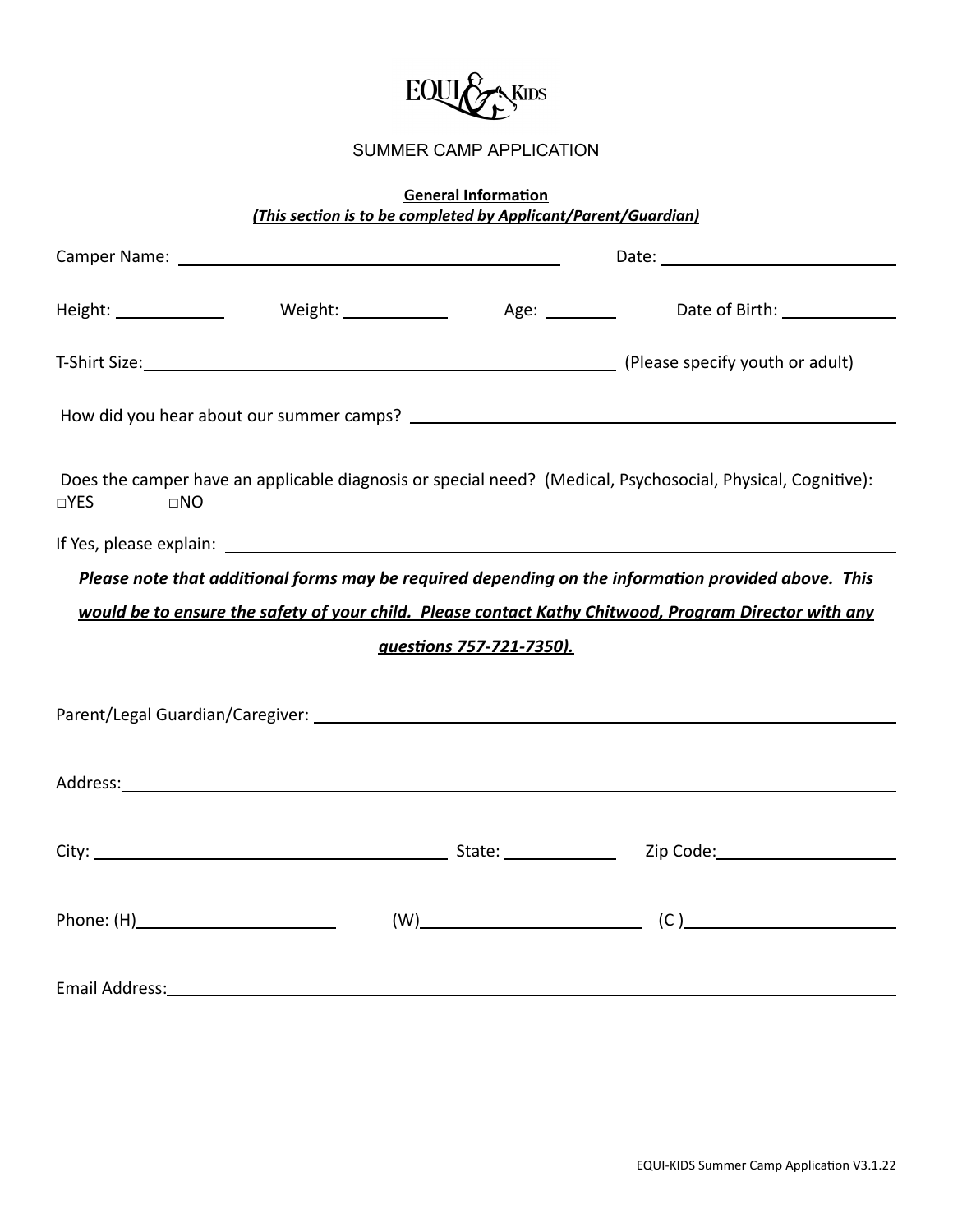

Please list any dietary restrictions we need to know about:

Please list any allergies we need to know about?

Please list any medical conditions we need to know about?

Please list current/past experience with horses?

Please share some specific goals that you would like your child to accomplish during this camp:

Additional Comments: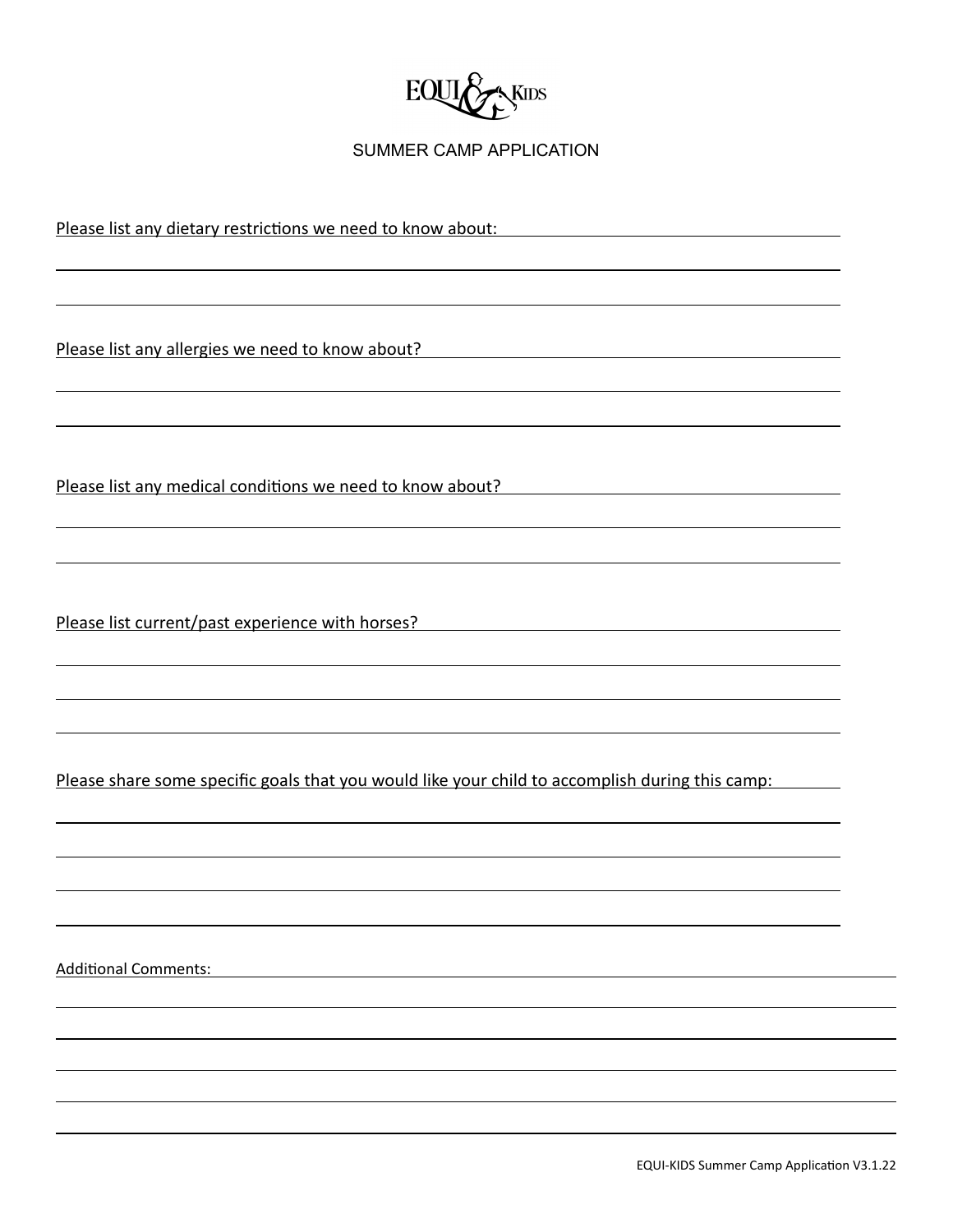

#### **Lesson and Camp Policy and Procedures**

- 1. The purpose of therapeutic riding lessons shall be to foster positive self-awareness by all participants, increase muscle strength and coordination, and allow for outdoor recreational opportunities for special needs individuals. A "special needs individual" shall be any person, adult or child, who may have any type of disabling condition, including but not limited to, Down syndrome, spina bifida, cerebral palsy, autism, learning disabilities, amputation, emotional and/or behavioral disorders.
- 2. Every attempt will be made, each session, to provide therapeutic riding lessons to new participants depending upon the availability of the class, disability of the participant and/or competence of the therapeutic riding instructor in that particular field of teaching. A waiting list has been compiled and is updated on a regular basis to incorporate new participants.
- 3. It is our policy that once a session begins, classes are closed and shall remain so until the next series of lessons is open for registration. To incorporate new participants at various stages during these lessons not only detracts from the progress in that particular class, it does not allow for proper interaction between the new participant and the instructor. New participant orientation will be scheduled prior to every session to introduce new participants to the facility, instructors and horses; however, should there be a scheduling conflict the participant will be introduced to the program on the first lesson.
- 4. The lesson fees will become due and payable **PRIOR TO** each lesson session to hold the parcipant's enrollment in the select session. Lesson fees are **NON-REFUNDABLE** and once paid, no makeup lessons or refunds will be available. Lesson fees will be provided to existing and new participants/parents prior to each session. Participants who foresee missing a lesson(s) prior to payment of the session are advised to contact the Program Director to request an excused absence. Lesson fees will be determined and individuals nofied in person, by telephone call or by the mail, of the class schedules prior to each session.
- 5. EQUI-KIDS offers scholarships to a limited number of parcipants each year who could not otherwise afford to participate in the program. Scholarship information, including the Scholarship Policy and Application is available through the Program Director.
- 6. Camp fees are due and payable **PRIOR TO** camp to hold the parcipant's enrollment in summer camp. Camp fees are **NON-REFUNDABLE**.
- 7. Participants are encouraged to be ready for their lessons and arrive on time. Participants who are ten or more minutes late will not be permitted to take part in the lesson. If you are unable to attend a class, please contact our office or the instructor prior to your lesson day at the number below. Parcipants who accumulate three (3) unexcused absences in a lesson session will be removed from the program and fees are non-refundable. **EQUI-KIDS Office: 757-721-7350**
- 8. Lessons will be held rain or shine. For severe weather conditions, such as hurricanes, severe lightning, snow or tornados, participants will be contacted and make-up lessons will be scheduled. It is EQUI-KIDS policy that make-up lessons may only be scheduled due to severe weather conditions, facility disruptions, or other unforeseen events. Make-up lessons will not be provided for missed lessons.
- 9. Children not enrolled in the program must be accompanied by an adult at all times.
- 10. Any participant not participating in the riding program for two consecutive sessions will be automatically removed from the active participant roster and they must reapply to participate in future sessions.
- 11. Due to the nature of therapeutic riding, EQUI-KIDS rider weight limit is 200 lbs., unless otherwise determined acceptable by the Program Director. The limitation has been established to ensure the soundness and well-being of all program horses and ponies. Special considerations will be reviewed on a case-by-case basis and applicants/participants are encouraged to discuss these considerations with the Program Director.

Printed Name of Participant, Volunteer, or Staff Member Date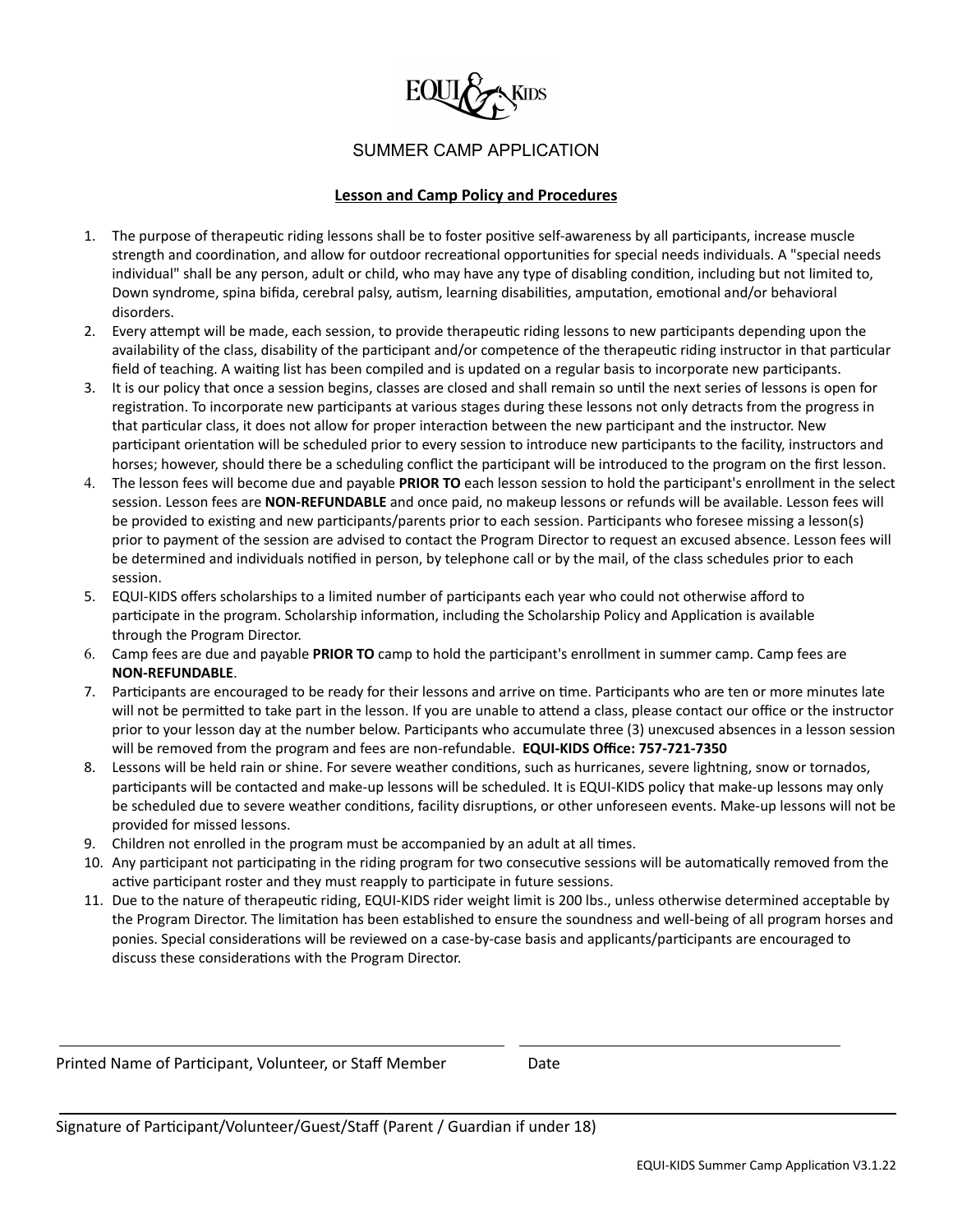

### **Release, Waiver & Indemnity Agreement**

I, the undersigned or parent or legal guardian of the undersigned (either as a "Parcipant, Volunteer, or Staff''), desiring to utilize the premises known as the EQUI-KIDS Therapeutic Riding Program at 2626 Heritage Park Drive, Virginia Beach, VA 23456 known as "the Premises") and the facilities either owned or controlled by EQUI-KIDS Therapeutic Riding Program, and to participate in programs offered by EQUI-KIDS Therapeutic Riding Program (the Programs), do hereby affirm that as a Participant, Volunteer, or Staff is voluntarily entering upon the Premises to participate in the Programs, and I, as the undersigned or parent or legal guardian of the undersigned, do hereby willingly enter into this Release, Waiver and Indemnity Agreement. I recognize that, under Virginia law, an equine activity sponsor or professional is not liable for an injury to or the death of a Participant, Volunteer, or Staff in equine activities resulting exclusively from the inherent risks of equine activities. I fully understand that the activity of mounting, riding, boarding, feeding, or even being near a horse, involves numerous dangers and risks of injury to the Participant, Volunteer, or Staff and I completely release the owner of the Premises, and EQUI-KIDS and its officers, directors, volunteers, employees, or its agents from any and all liability for any and all injuries from the Participant's, Volunteer's, or Staff's engagement in the Programs offered by EQUI-KIDS Therapeutic Riding Program. I expressly agree that this Release, Waiver, and Indemnity Agreement shall be governed and construed as being sufficient to satisfy the assumption of risk and waiver requirements necessary to relieve equine activity sponsors and equine professionals from liability under the Virginia Equine Activity Liability Act, Section 3.1-796.130, *et.seq*. of the Code of Virginia (the "Act"), and the owners of the Premises, EQUI-KIDS Therapeutic Riding Program and its officers, directors, volunteers, employees, and agents are covered as equine activity sponsors and/or equine professionals by the provisions of the Act. This Release, Waiver, and Indemnity Agreement shall be governed and construed by the laws of the Commonwealth of Virginia, regardless of where any injury or loss shall occur. In the event that any portion of this Release, Waiver, and Indemnity Agreement shall be declared unenforceable, such declaration shall not affect the remaining terms of this document, which shall survive intact. I hereby give my permission to participate in the Programs offered by EQUI-KIDS Therapeutic Riding Program as a Participant, Volunteer, or Staff, and in consideration, agree individually and as applicable, on behalf of my child or ward, to the terms of the above agreement and release of liability.

Printed Name of Participant, Volunteer, Guest, or Staff Date

Signature of Participant/Volunteer/Guest/Staff (Parent / Guardian if under 18)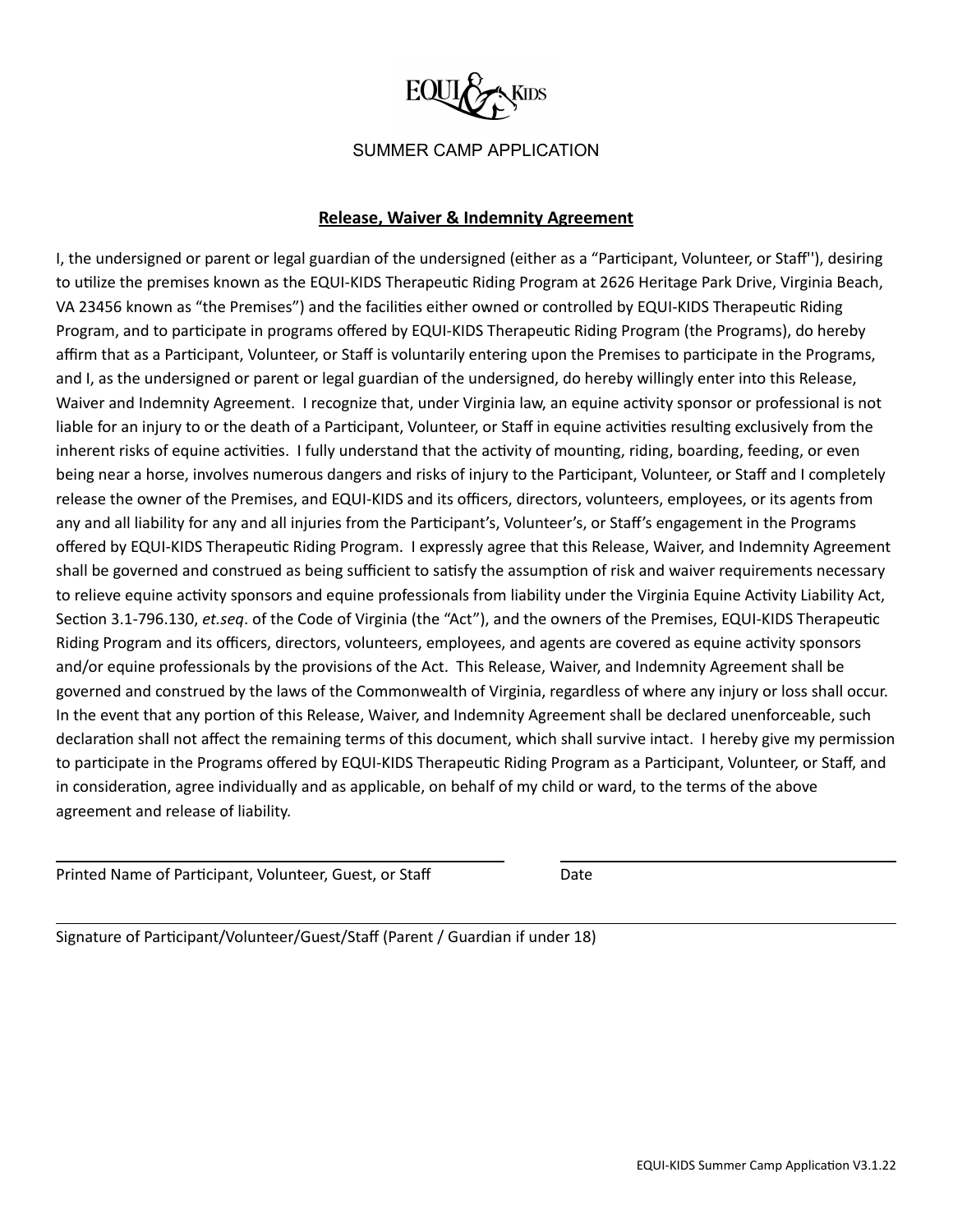

### **Confidentiality Policy**

Maintaining the confidentiality of our participants' medical and sensitive information is of utmost importance to the staff at EQUI-KIDS Therapeutic Riding Program. Participants and their families have a right to privacy that gives them control over the dissemination of their medical or other sensitive information. EQUI-KIDS Therapeutic Riding Program staff and volunteers will preserve this right of confidentiality for all individuals in its program. EQUI-KIDS Therapeutic Riding Program staff, volunteers, and workshop participants will keep confidential all medical, social, referral, personal, and financial information regarding a person and his/her family. All participants, their families, volunteers, employees, and guests have a right to confidentiality. Equine Facilitated Psychotherapy is a medical service and federal confidentiality regulations apply for participants in these services. Anyone who works, volunteers for, participates in, or provides services to EQUI-KIDS Therapeutic Riding Program is bound by this policy. This includes, but is not limited to, full and part me staff, independent contractors, temporary employees, volunteers, and guests. In effect, this policy applies to anyone connected to EQUI-KIDS Therapeutic Riding Program who could obtain medical/sensitive information accidentally or purposely. Confidentiality includes photographic/video imaging. I affirm that I understand this policy in its entirety and I agree to comply.

Printed Name of Participant, Volunteer, or Staff Member Date

Signature of Participant/Volunteer/Guest/Staff (Parent / Guardian if under 18)

### **Media Consent**

### *Please select an option below to advise us of your media consent preferences.*

□**I** DO CONSENT for valuable consideration given and which is hereby acknowledged, the undersigned hereby grants to the **EQUI-KIDS THERAPEUTIC RIDING PROGRAM**, permission to take or have taken sll and/or moving photographs and films, including, but not limited to, television, pictures of myself or my (son/daughter/ward) and consents and authorizes the **EQUI-KIDS THERAPEUTIC RIDING PROGRAM**, and its adversing agencies, news media and any other persons interested in the **EQUI-KIDS THERAPEUTIC RIDING PROGRAM**, and its work, to use and reproduce the photographs, films and pictures and to circulate and publicize the same by all means including without limiting the generality of the foregoing, newspapers, television media, brochures, pamphlets, instructional, clinical and/or research material and books. With respect to the foregoing matters, no inducements or promises have been made to me /us to secure our/my signature(s) to this release other than the intention of the **EQUI-KIDS THERAPEUTIC RIDING PROGRAM**, to use or cause to be used such photographs, film and pictures for the primary purpose of promoting and aiding the program and its mission.

▯ **I DO NOT CONSENT** for reasons that I am not obligated to disclose, for photographs, either sll or moving, or any television or news media, to be taken of myself, or my son/daughter/ward, by the **EQUI-KIDS THERAPEUTIC RIDING PROGRAM** or any persons working on behalf of said program. I understand that a **RED MARK** will be placed on the record kept in the administrative offices of the program, which will designate that photographs are not allowed of myself or said person.

Printed Name of Participant, Volunteer, or Staff Member **Date**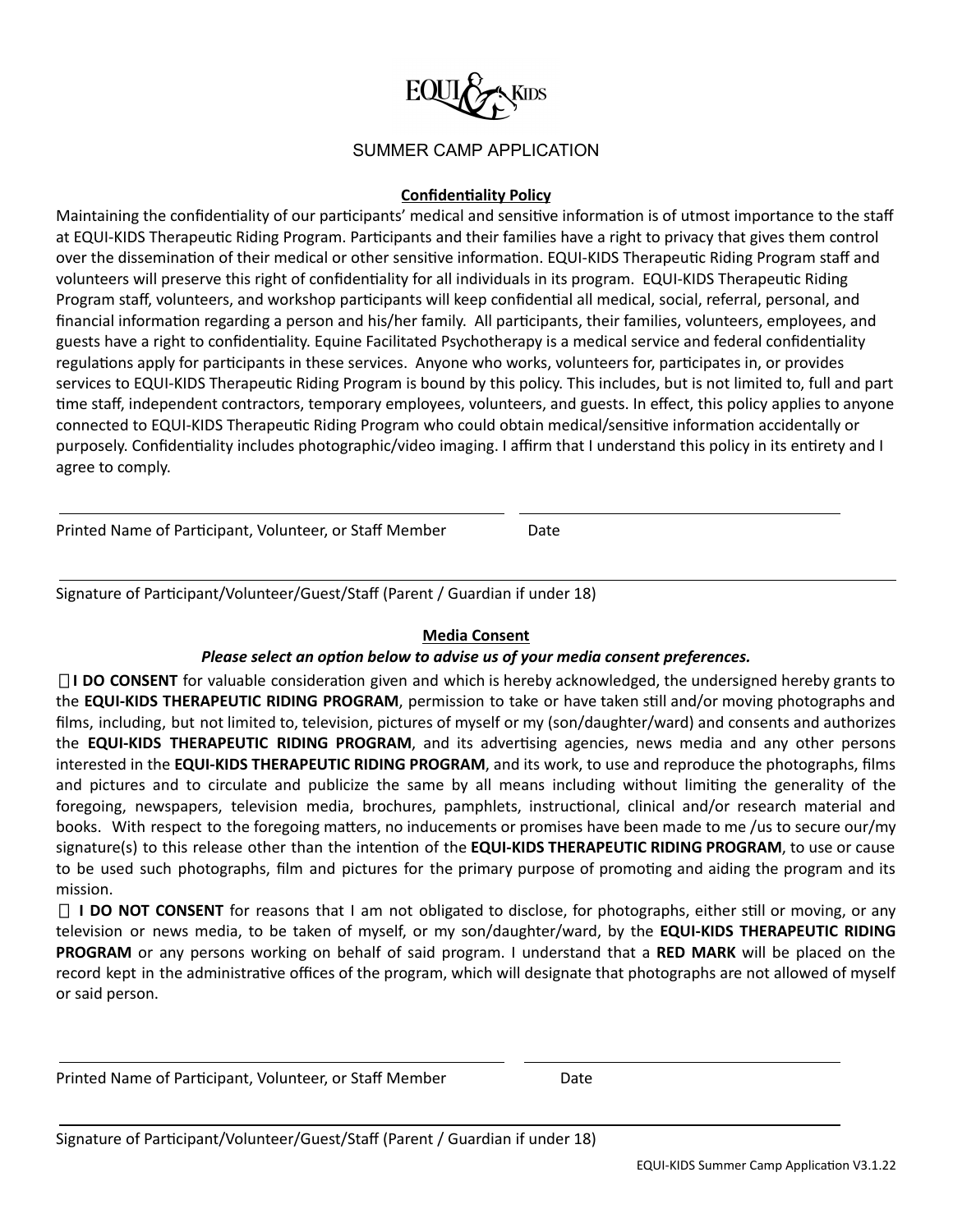

#### **Medical Treatment Authorization**

|                                                                                                                                                                                                                                      |                                                                                                                 | $(W)$ :               |  |
|--------------------------------------------------------------------------------------------------------------------------------------------------------------------------------------------------------------------------------------|-----------------------------------------------------------------------------------------------------------------|-----------------------|--|
| In the event of an emergency, contact:                                                                                                                                                                                               |                                                                                                                 |                       |  |
|                                                                                                                                                                                                                                      |                                                                                                                 |                       |  |
|                                                                                                                                                                                                                                      |                                                                                                                 |                       |  |
| Physician's Name: <u>and a series of the series of the series of the series of the series of the series of the series of the series of the series of the series of the series of the series of the series of the series of the s</u> |                                                                                                                 | Physician Phone: 1997 |  |
|                                                                                                                                                                                                                                      |                                                                                                                 |                       |  |
| Health Insurance Company: 1997-1997 Manuscript Company:                                                                                                                                                                              | Policy #: New York: New York: New York: New York: New York: New York: New York: New York: New York: New York: N |                       |  |
| In an effort to provide the best care possible please indicate below:                                                                                                                                                                |                                                                                                                 |                       |  |
|                                                                                                                                                                                                                                      |                                                                                                                 |                       |  |
| I have the following ongoing medical conditions (diabetes, seizures, etc):                                                                                                                                                           |                                                                                                                 |                       |  |

#### *CHECK ONE OF THE OPTIONS BELOW TO INDICATE CONSENT OR NON-CONSENT FOR EMERGENCY MEDICAL TREATMENT*

#### **CONSENT FOR EMERGENCY MEDICAL TREATMENT**

**□ I DO** consent for emergency medical treatment in the event emergency medical aid/treatment is required due to illness or injury while being on the premises of or in connection with EQUI-KIDS Therapeutic Riding Program . I authorize EQUI-KIDS and/or its representatives to: 1) Obtain medical treatment and/or transportation if needed and 2) Release records upon request to the authorized agency or its representative involved in the medical emergency treatment.

### **NON-CONSENT FOR EMERGENCY MEDICAL TREATMENT**

□ **I DO NOT** give my consent for emergency medical treatment in the case of illness or injury while on the premises of or in connection with EQUI-KIDS Therapeutic Riding Program In the event emergency medical aid/treatment is required due to illness or injury while being on the premises of or in connection with EQUI-KIDS. I wish the following procedure to take place (*LIST PROCEDURE ON LINE):*

*\*\*Note: EQUI-KIDS is unable to guarantee that emergency medical treatment will be withheld\*\**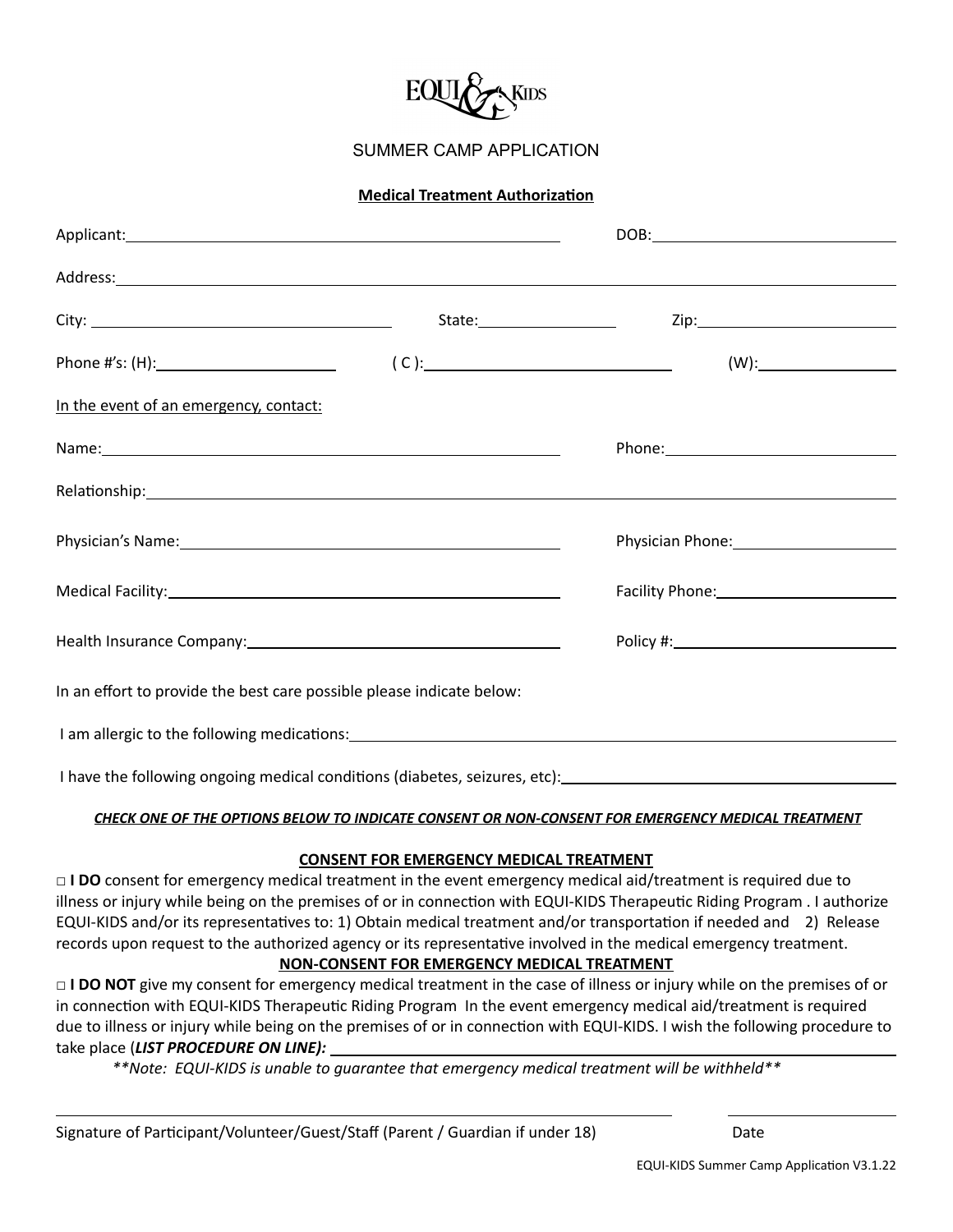

## **COVID Policies and Requirements**

Face-to-face services and experiences increase the risk of contracting and passing on the Covid-19/ Coronavirus/Infectious Diseases. Interactions include, but are not limited to; the receiving of services, providing services, attending an event, or volunteering within the Center. I am aware of the options that may be available for remote services including telephonic and video telehealth, as allowed by insurances and State Licensing Board recommendations, during this Pandemic outbreak or other infectious diseases outbreak.

I agree and will follow all guidelines for personal hygiene, personal safety, and public safety as recommended by the EQUI-KIDS Therapeutic Riding Program; as well as my individual provider/practitioner. This may include, but is not limited to, waiting in my vehicle and/or home until I am asked to enter the building/farm; maintaining social distance; washing my hands prior to and following each session or activity; use of hand sanitizer upon request; wiping down surfaces with disinfecting wipes and/or wearing a protective medical mask and/or gloves.

I agree to stay home and/or cancel my services should I have personally exhibited or have been in contact with someone who has presented with illness within the previous 24 hours to 2 weeks. Symptoms including; cough, sneezing, fever, chest congestion, or additional signs of the potential spread of any virus or bacterial disease. In addition, I will follow the recommendations of my provider once I have notified them of these risks in regard to my future services or attendance during this pandemic or any infectious diseases outbreak.

EQUI-KIDS Therapeutic Riding Program will engage in regular cleaning and sanitizing of the facility and frequently touched areas such as offices, doors and door handles, countertops, chairs, and tables as recommended by the CDC for the safety of clients, employees, volunteers, and horses. Equipment used for participant services such as horse tack, grooming supplies, and frequently touched areas in-between clients will be cleaned between clients as recommended by the CDC for the safety of clients, employees, volunteers, and horses.

I affirm that I understand this policy in its entirety and I agree to comply.

Printed Name of Participant, Volunteer, or Staff Member Date

Signature of Participant/Volunteer/Guest/Staff (Parent / Guardian if under 18)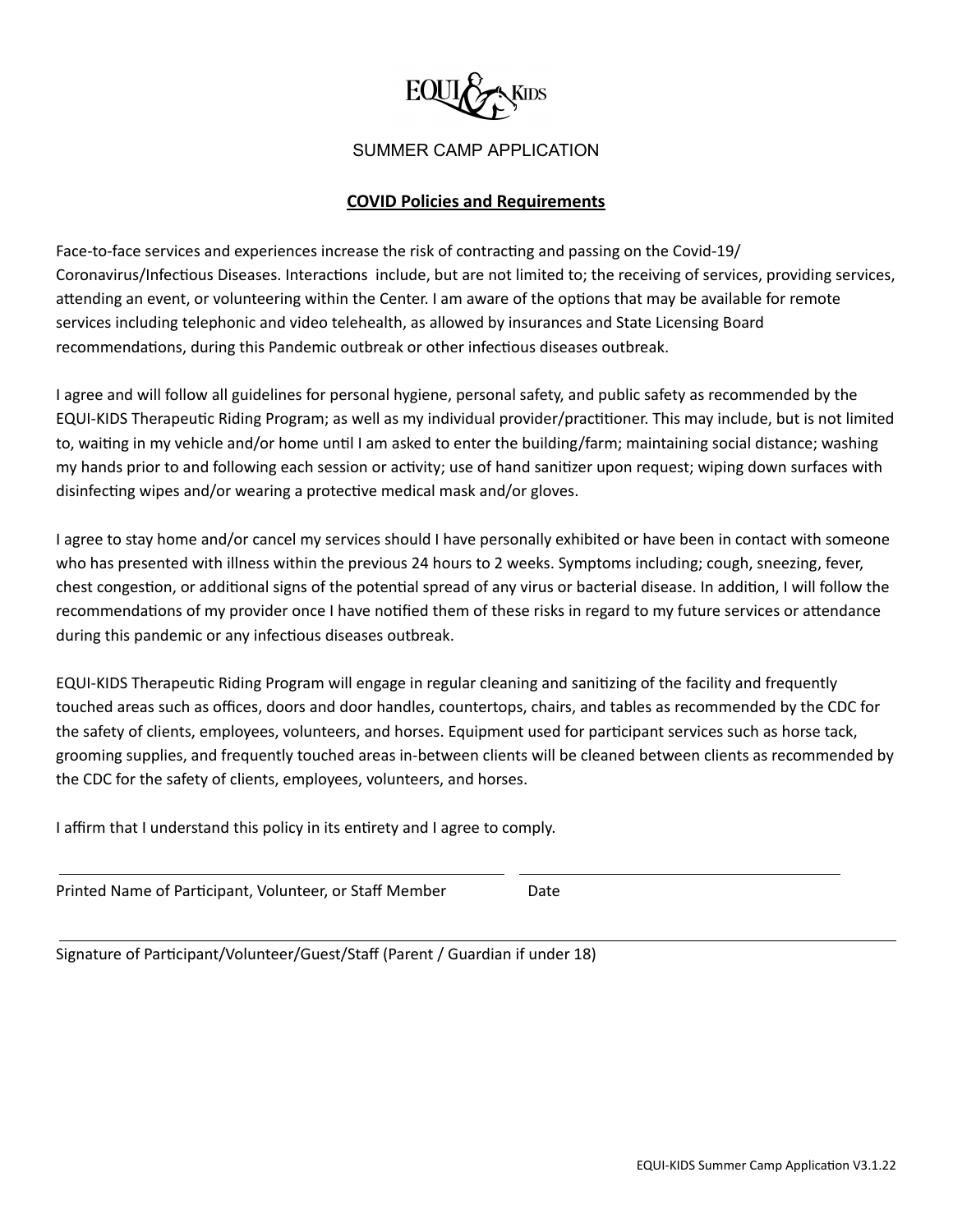

#### **COVID-19 Assumption of Risk and Waiver of Liability**

#### **Coronavirus/COVID-19 Warning and Disclaimer**

The novel coronavirus, COVID-19, has been declared a worldwide pandemic by the World Health Organization. COVID-19 is extremely contagious and is believed to spread mainly from person-to-person during close contact. Participating in or observing activities at EQUI-KIDS Therapeutic Riding Program (the "Center") could increase your risk of contracting COVID-19, and EQUI-KIDS cannot guarantee that you will not become infected with COVID-19.

### **Acknowledgment of Risk**

I, the undersigned, for myself and, if applicable, as parent/guardian on behalf of the minor named below, hereby acknowledge and agree that in consideration for the undersigned participating in or observing activities at the Center: (1) the undersigned is assuming the risks related to COVID-19 inherent to gathering with others and using common facilities and hereby waives the undersigned's rights to claim liability of EQUI-KIDS or others resulting from the assumption of such risks; and (2) EQUI-KIDS is not responsible for sickness or for loss of any kind as a result of COVID-19. I further understand that certain activities at the Center will require additional safety precautions and equipment due to COVID-19, and that, due to physical safety concerns and sudden emergent conditions, certain activities may not permit social distancing of six feet per person at all times.

EQUI-KIDS has taken certain steps to implement recommended guidance and protocols issued by the Centers for Disease Control and Prevention and the Virginia Department of Health for slowing the transmission of COVID-19. The undersigned acknowledges receipt of EQUI-KIDS' current policies and requirements for participation in or observation of activities at the Center in response to such guidance and protocols ("EQUI-KIDS' COVID-19 policies and requirements"). The undersigned acknowledges and agrees that EQUI-KIDS may revise its policies and requirements at any time based on updated recommended guidance and protocols issued by the public health agencies. **The undersigned agrees to comply at all mes with EQUI-KIDS' COVID-19 policies and requirements.**

By signing this agreement, **I acknowledge the contagious nature of COVID-19 and voluntarily assume the risk that I may** be exposed to or infected by COVID-19 while at the Center and that such exposure or infection may result in personal **injury, illness, permanent disability, and/or death**. I understand that the risk of becoming exposed or infected by COVID-19 at the Center may result from the actions, omissions, or negligence of myself or of others, including EQUI-KIDS. I hereby forever release, waive, discharge, and hold harmless, and agree not to sue or assert any claim against, EQUI-KIDS (including its directors, staff, employees, volunteers, and agents) for any loss or damages arising from such exposure or infection. I understand that by signing this document, all liability of EQUI-KIDS (including its directors, staff, employees, volunteers, and agents) to myself for any such loss or damages will be forever extinguished.

I, the undersigned, have read, understand and accept the terms of this Assumption of Risk and Waiver of Liability form. I further acknowledge that no oral representations have been made to me as an inducement to sign this form.

| Printed Name of Participant, Volunteer, Guest, or Staff | Date |
|---------------------------------------------------------|------|
|                                                         |      |

Signature of Participant/Volunteer/Guest/Staff (Parent / Guardian if under 18)